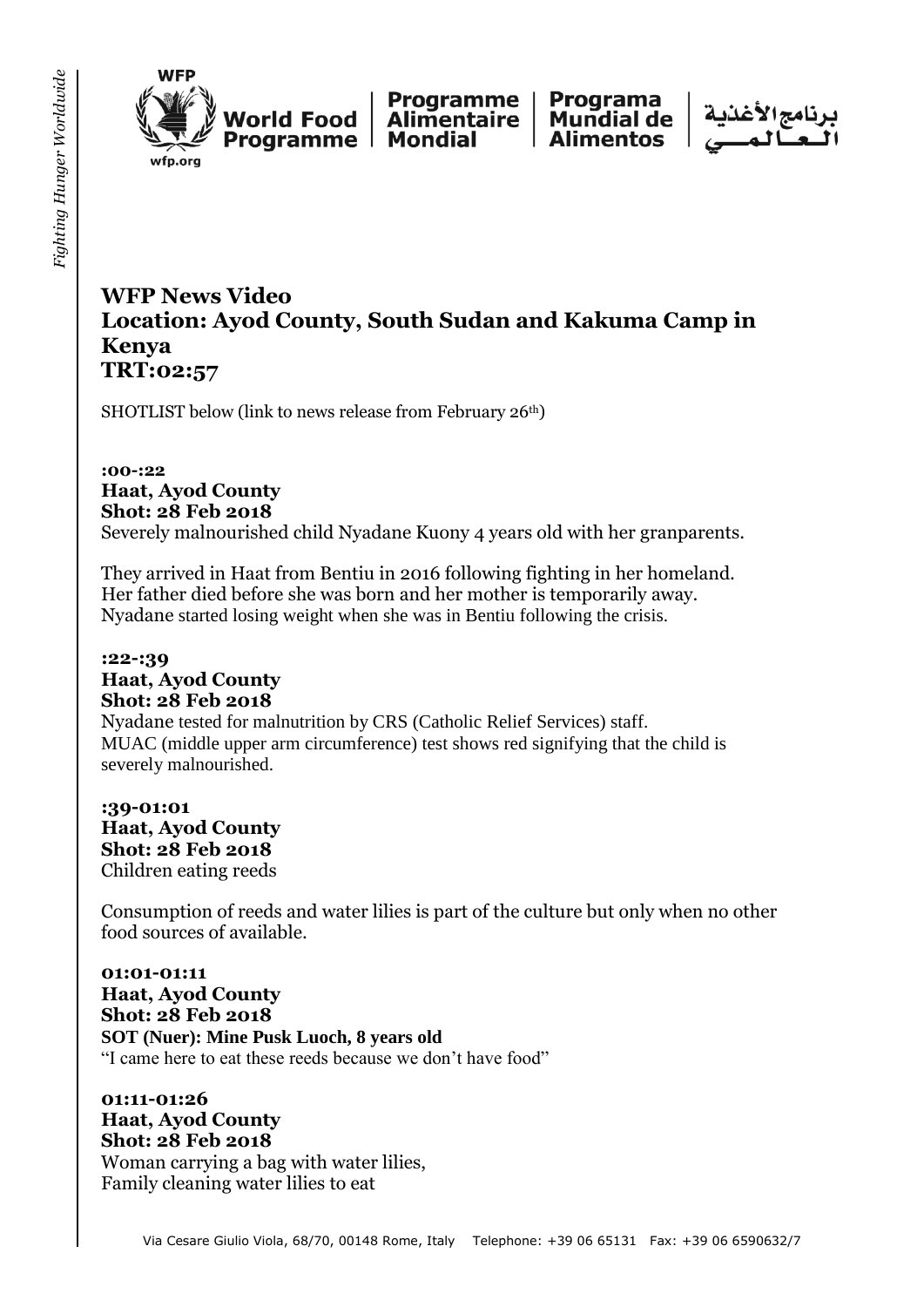

#### **01:26-01:39 Haat, Ayod County Shot: 28 Feb 2018** Off-loading vegetable oil from WFP helicopter

The helicopter also carries a Rapid Response Mechanism team (RRM) technical specialists who go into remote areas and provide immediate emergency services, RRM teams work to establish, or reopen, long-term humanitarian access to remote communities.

## **01:39-01:47 Kakuma Camp, Kenya Shot: 2 Feb 2018**

Aerials of Kakuma 3 camp

South Sudanese refugees continue to flee into neighbouring countries such as Kenya. Kakuma Camp, in Kenya hosts more than 106,000 refugees from South sudan.

In 2017, a total of 23,288 refugees arrived in Kakuma – out of these, 16,622 came from South Sudan.

WFP assists the newly arrived with cooked meals while they stay at the reception centre.

After they are allocated a plot of land and a house, they receive a monthly food ration (cereal, pulses, vegetable oil, corn-soya blend, salt) and get a cash transfer that allows them to buy food from designated shops.

#### **01:47-02:04 Kakuma Camp, Kenya Shot: 2 Feb 2018**

Newly arrived refugees going to the food distribution areas while they wait to be allocated a piece of land and housing.

### **02:04-02:33**

### **Kakuma Camp, Kenya Shot: 2 Feb 2018 SOT (Eng) Martin Karimi, WFP Spokesperson, Kenya**

" Most of the refugees in Kakuma comes from South Sudan, conflict in South Sudan has been going on for quite a long time and the last spike was in 2104 but still

we 're getting about a thousand people every month.

When they arrive here the World Food Programme is giving them a hot meal before they get allocated a piece of land where the continue to get a food rations as well as cash transfers from the World Food Programme"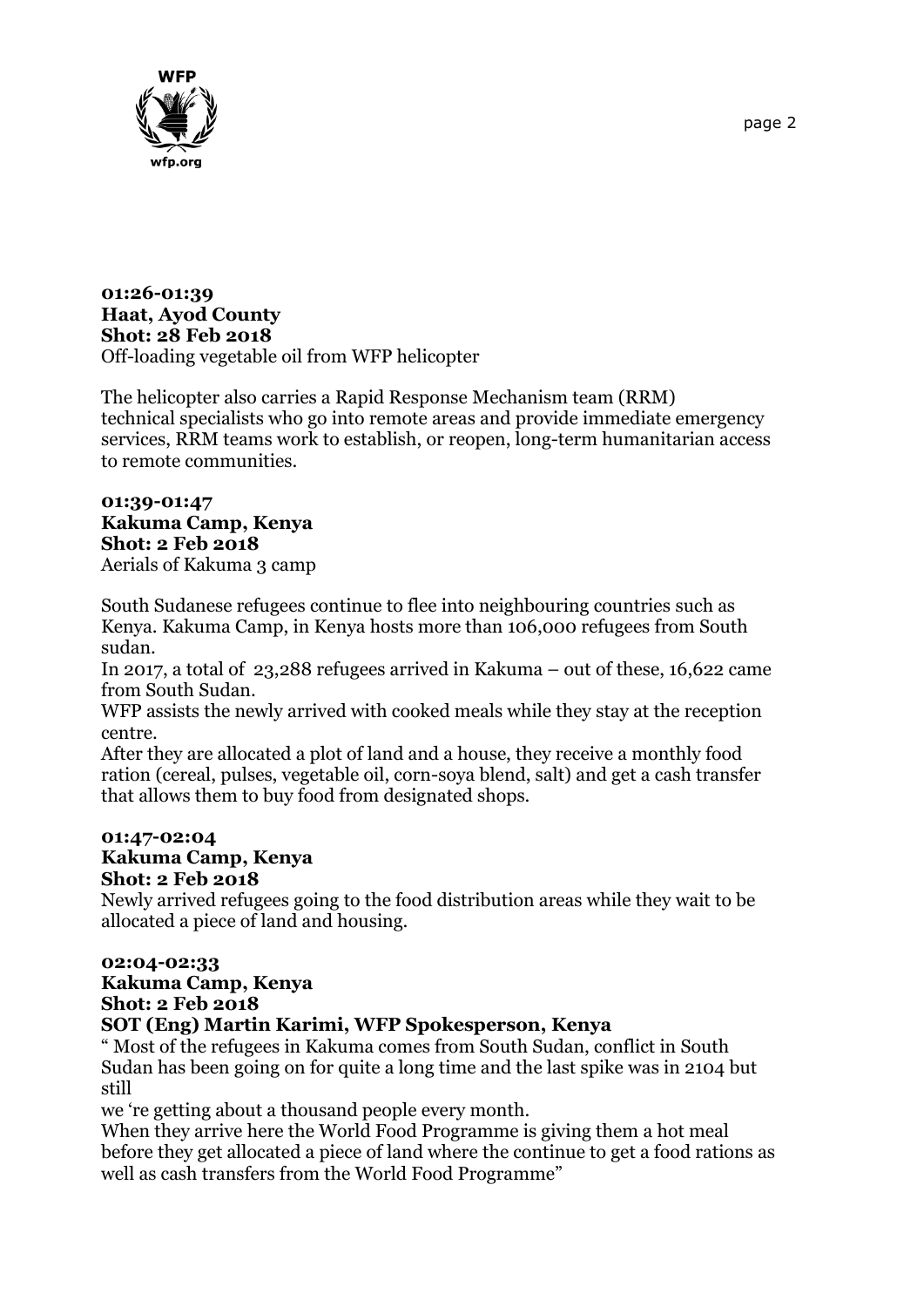

### **02:33-02:56 Kakuma Camp, Kenya Shot: 2 Feb 2018** Refugees receiving WFP hot meals. Newly arrived refugees receive 3 hot meals a day.

South Sudanese family eating chickpeas. **FND** 

# **JOINT NEWS RELEASE FAO/UNICEF/WFP**

26 February 2018

### **NEARLY TWO-THIRDS OF THE POPULATION IN SOUTH SUDAN AT RISK OF RISING HUNGER**

### **Sustained assistance and access critical to prevent hunger reaching its highest level ever**

**JUBA** – More than 7 million people in South Sudan – almost two-thirds of the population – could become severely food insecure in the coming months without sustained humanitarian assistance and access, three United Nations agencies warned today.

If this happens, this will be the highest ever number of food insecure people in South Sudan. The period of greatest risk will be the lean season, between May and July. Particularly at risk are 155,000 people, including 29,000 children, who could suffer from the most extreme levels of hunger.

In January, 5.3 million people, or nearly half of the population, were already struggling to find enough food each day and were in "crisis" or "emergency" levels of food insecurity (IPC Phases 3 and 4), according to an Integrated Food Security Phase Classification (IPC) [report](http://www.ipcinfo.org/ipcinfo-detail-forms/ipcinfo-map-detail/en/c/1103832/) released today.

This represents a 40 percent increase in the number of severely food insecure people compared to January 2017.

The report comes one year after famine was declared in parts of South Sudan in February 2017.

Improved access and a massive humanitarian response succeeded in containing and averting famine later last year. Despite this, the food insecurity outlook has never been so dire as it is now.

The Food and Agriculture Organization of the United Nations (FAO), the United Nations Children's Fund (UNICEF) and the World Food Programme (WFP) warn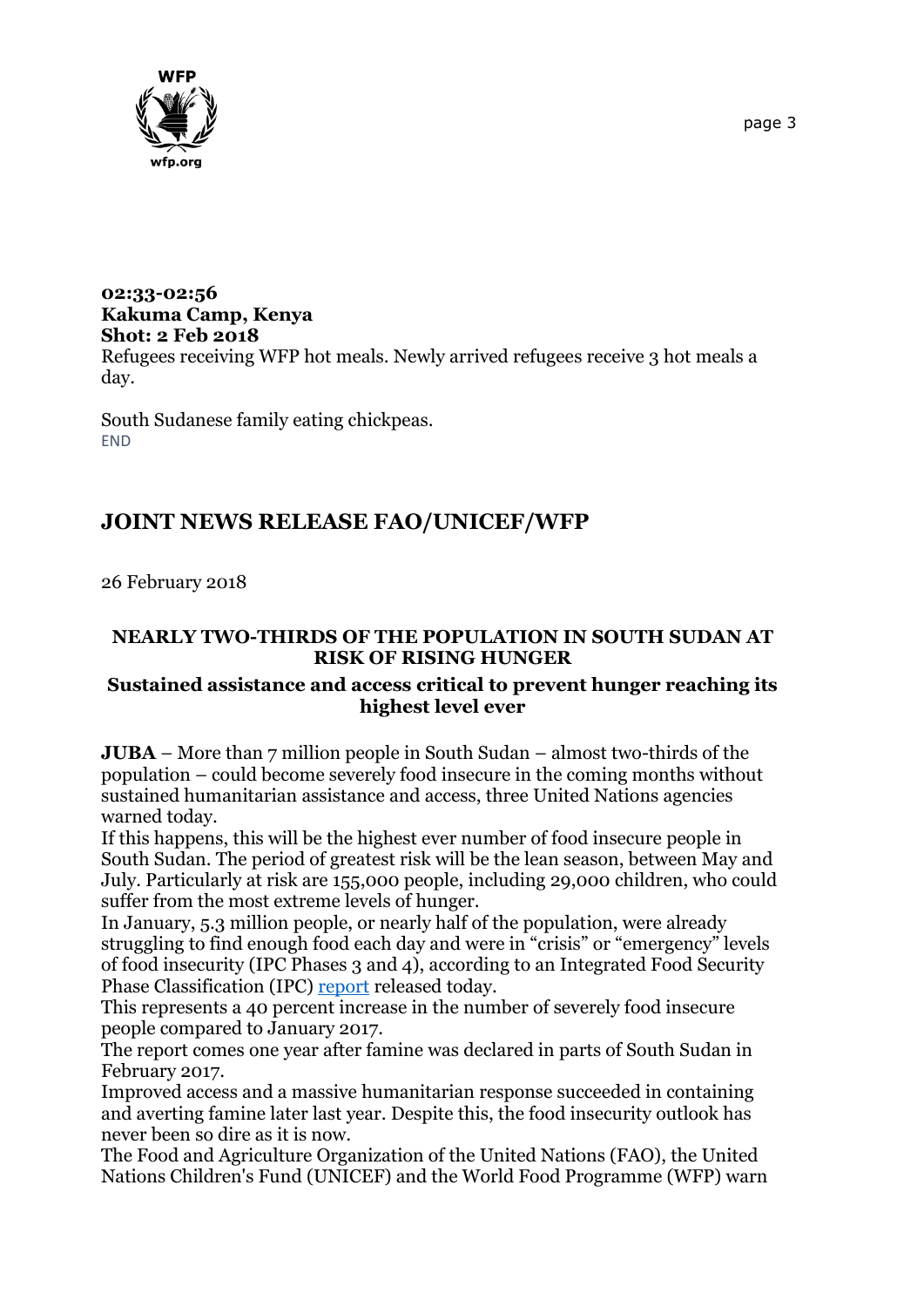

that progress made to prevent people from dying of hunger could be undone, and more people than ever could be pushed into severe hunger and famine-like conditions during May-July unless assistance and access are maintained.

"The situation is extremely fragile, and we are close to seeing another famine. The projections are stark. If we ignore them, we'll be faced with a growing tragedy. If farmers receive support to resume their livelihoods, we will see a rapid improvement in the country's food security situation due to increased local production," said Serge Tissot, FAO Representative in South Sudan.

### **A growing tragedy that must not be ignored**

Overall hunger levels have risen due to protracted conflict that led to reduced food production and constantly disrupted livelihoods. This was further exacerbated by economic collapse, which impacted markets and trade, making them unable to compensate for the decrease in local food production.

Prolonged dry spells, flooding and continued pest infestation, such as Fall Armyworm, have also had a damaging impact.

"The situation is deteriorating with each year of conflict as more people lose the little they had. We are alarmed as the lean season when the harvest runs out is expected to start this year much earlier than usual," said Adnan Khan, WFP Representative and Country Director. "Unless we can pre-position assistance rather than mount a more costly response during the rains, more families will struggle to survive."

In areas like Unity, Jonglei, Upper Nile, and Central Equatoria, riddled by reoccurring outbreaks of violent conflict and displacement, the proportion of people suffering from extreme food insecurity ranges from 52 to 62 percent – more than half the states' combined population. The number is expected to keep increasing unless people find the means to receive, produce or buy their own food.

# **Mapping hunger – projections for the first half of 2018**

- February-April 2018: 6.3 million people in IPC Phases 3 ("Crisis"), 4 ("Emergency") and 5 (Catastrophe). This includes 50,000 people in IPC Phase 5.
- May-July 2018: 7.1 million people in IPC Phases 3, 4 and 5. This includes 155,000 people in IPC Phase 5.

## **1.3 million children under five at risk of acute malnutrition**

Conflict and worsening hunger have led to already soaring rates of malnutrition. Without assistance, as of May, more than 1.3 million children under five will be at risk of acute malnutrition.

Malnutrition rates are set to rise once the rainy season starts in April. Once this happens, many communities will become isolated and unable to reach medical services. The rains will make the country's dirt roads unusable, and it will become more and more difficult to deliver supplies to medical centres.

"We are preparing for rates of severe malnutrition among children never before seen in this country," said Mahimbo Mdoe, UNICEF's Representative in South